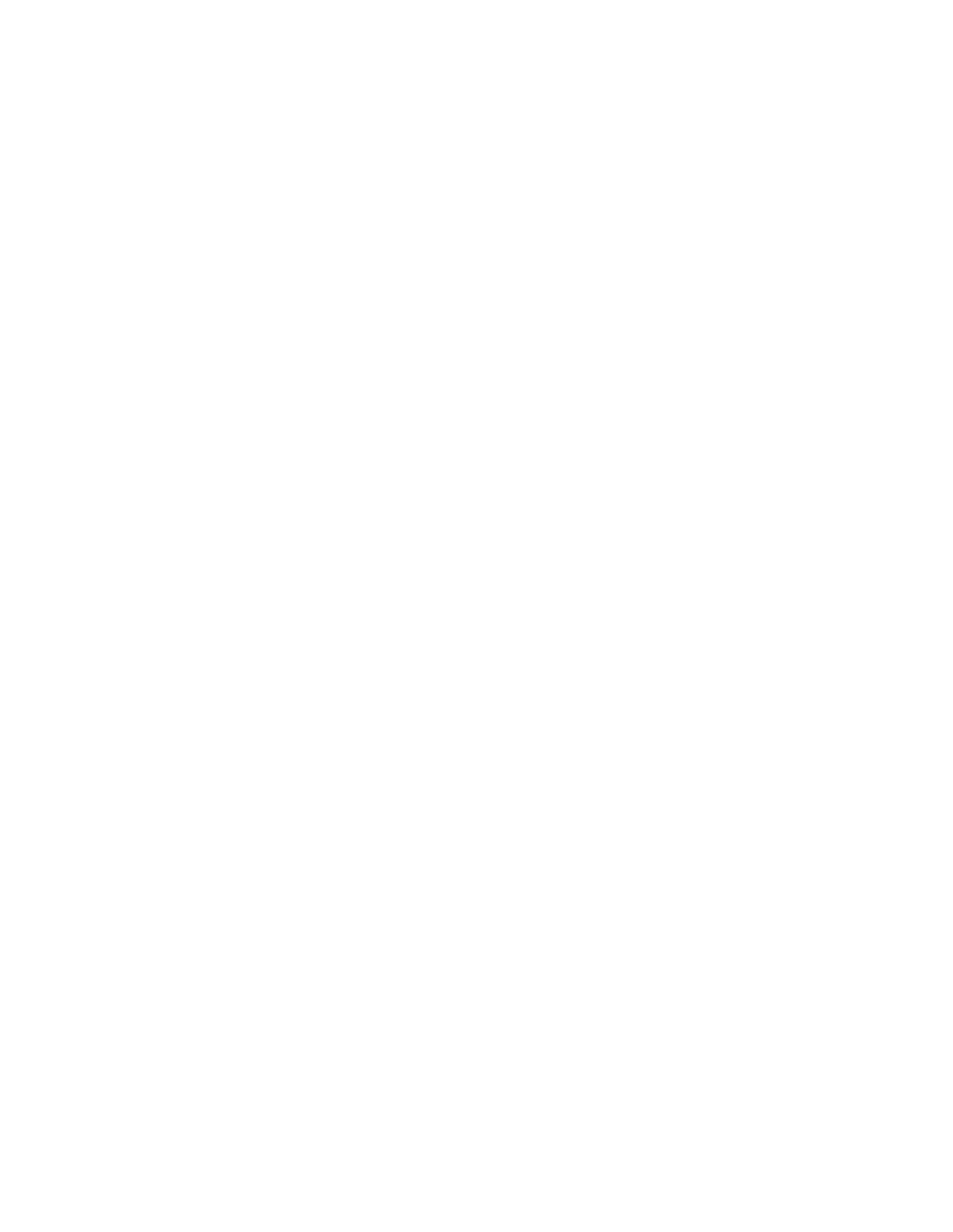- We are not concerned about honorary titles not privileged rank within the Church, and we do not aspire to ecclesiastical status that will assure for us recognition and brilliance. We are simply Brothers to our brothers and sisters. Nor do we act independently from ecclesial authority. Together and by association, we are in the Church signs of what it means to be truly a Church that is stripped and poor, consecrated from mission, fraternal communion, where charisms are shared to fulfill the one mission.
- In certain ways, our fraternity provides for many lay persons and for many young people, who otherwise would feel marginalized within the Church, the place for living covenants and for building the Kingdom.

*Meditations #201, #202, #203, & #204*: Brothers who live the *same demands as did the prophets*: an impassioned love for God and the procurement of God's glory, and an unconditional and ardent love for those who have been entrusted to us.

- Like Samuel, we are sentries and prophets captivated and seduced by the love of God, with our eyes set on the powerful Word of God that directs history. Our eyes are also set on the events of history. We are always ready to intervene prophetically with the force of that powerful Word. We are not teachers of the law that oppresses with obligation. We are prophets of love. To make others discover the mysterious plan of the Father who pardons, reconciles, sanctifies.
- We are not fanatical and inflexible defenders of the law. We exercise our role as prophet in the daily exercise of our employ, inventing the best teaching methods, mentoring, encouraging, critiquing, leading. Always loving with the passion of God for those who suffer.

*Meditations #205, #206, #207, & #208*: We are *God's stewards and deputies*, visible signs of God's saving love. We are the bursars, the servants, sent by the Father to work in the Kingdom.

- As stewards, we do not act like landlords. We are workers in the Kingdom, building day by day through our work that new world and new creation, which will reach its fullness in Christ at the end of time. We do not dominate others. Our leadership is that of faith and love.
- We do not run away from the eschatology of end-time, nor are we prophets who threaten with destruction and punishment. Builders of the Kingdom, we believe that the saving force of the Father, Jesus, and the Holy Spirit, is here already and now active. We rejoice daily in the gifts and talents that we put into action to proclaim and to build the Kingdom that is growing in history without our being aware of it, until reaching its fullness.
- At the end, all icons are turned around. We are not the ones who are the saviors; rather it is those whom we serve, who become our defenders and saviors. We see ourselves associated with them, gathered in one communion, in one contemplation of the unfathomable mystery of God the Father, Son, and Holy Spirit; and we will shine like the stars, with the light that burst through the darkness at the beginning of our journey.

In summary, we can say that the biblical icons of the *Meditations for the Time of Retreat* resound and converge with those proposed by De La Salle during those days of the Assembly in 1694. Each Brother, associated from deep within himself, from deep within each Brother, from deep within